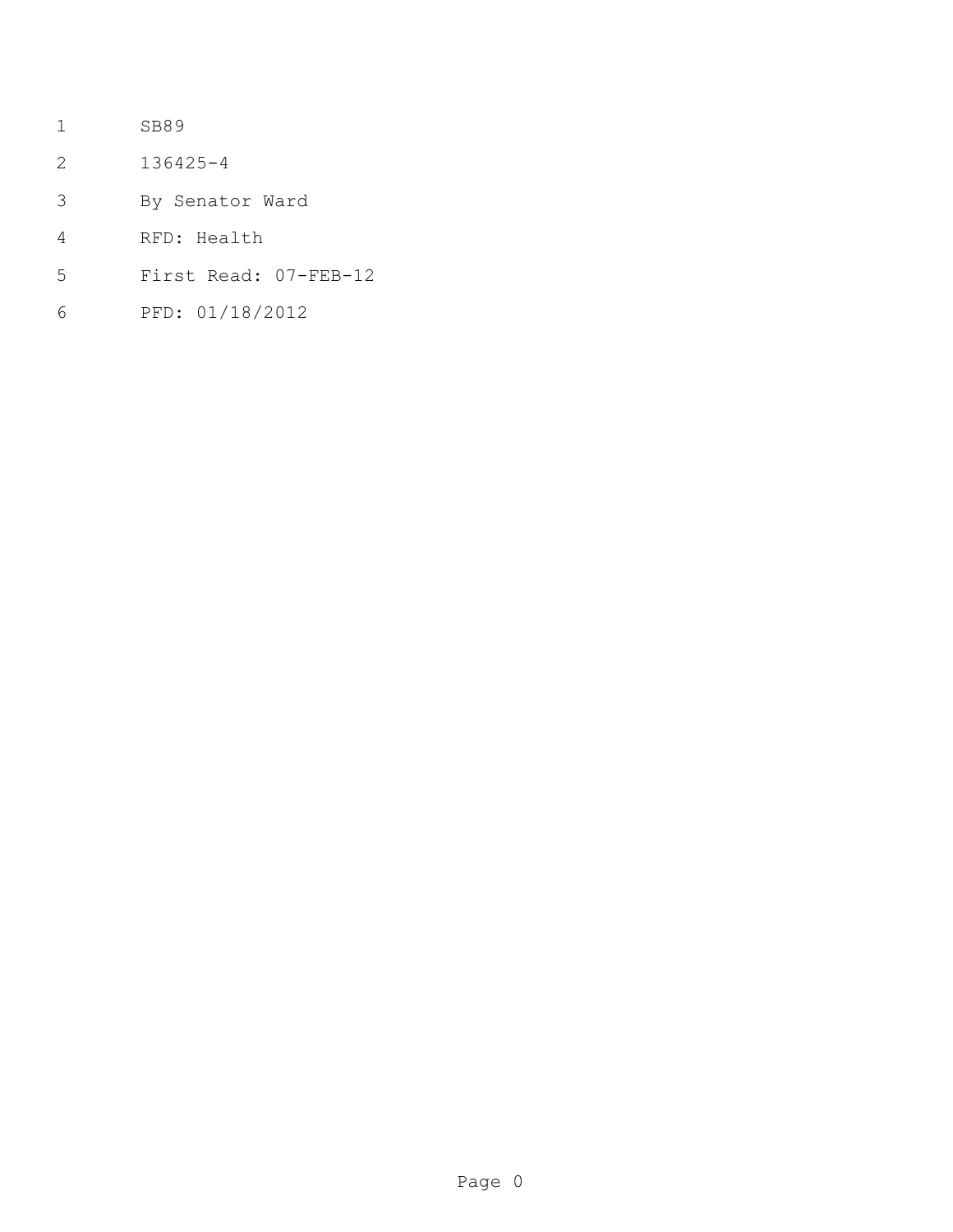SB89 4 ENROLLED, An Act, To create the Alabama Lifespan Respite Resource Network known also as Alabama Respite to support family caregivers of children and adults with health care needs and 8 to coordinate the Alabama Lifespan Respite Coalition; to provide for the membership of the Alabama Lifespan Respite Coalition; to coordinate statewide respite care efforts; to compete for federal funding; and to provide for funding guidelines. BE IT ENACTED BY THE LEGISLATURE OF ALABAMA: Section 1. This act shall be known and may be cited as the "Alabama Lifespan Respite Resource Network Act." Section 2. (a) The legislative findings, purpose, and intent of this act are to develop the infrastructure for a statewide network of lifespan respite programs in Alabama and for Alabama Respite to be the statewide entity to address issues relating to respite care in our state. (b) The Alabama Legislature makes the following findings: (1) Respite is short term temporary relief that can make a world of difference for family caregivers of both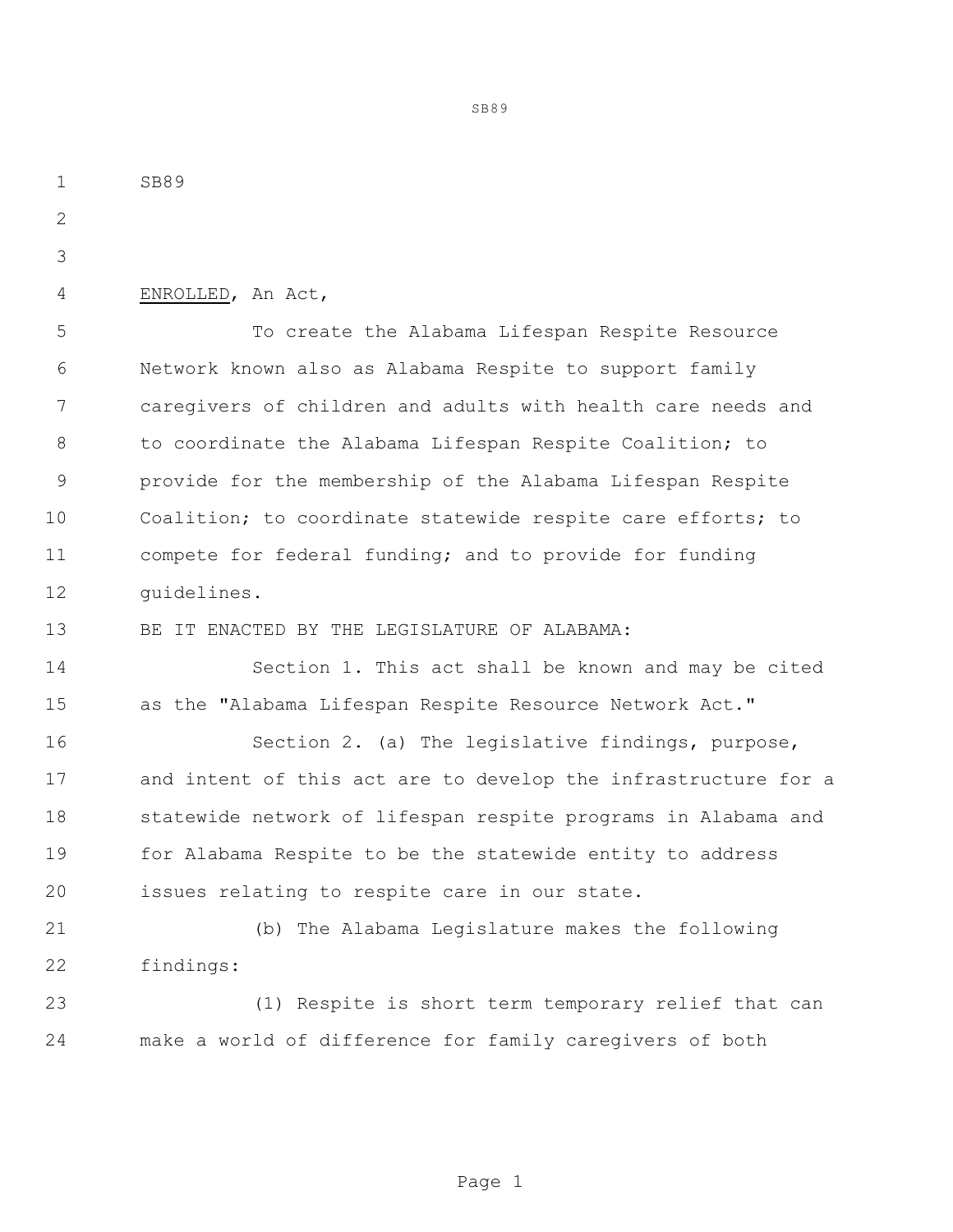children and adults with disabilities and other health care needs.

 (2) Respite is one of the home and community-based services most requested by family caregivers, yet remains in short supply.

 (3) As of 2012, over 818,000 adults in Alabama are caregivers for a family member.

 (4) Respite helps preserve families by reducing 8 stress, supporting stability, preventing situations that can lead to abuse and neglect, and reducing the incidence of divorce and out-of-home placement.

 (5) Respite is a simple, cost-effective solution for situations that can otherwise devastate families.

 (6) A state lifespan respite program simplifies and accelerates the process for accessing respite services and is recognized by service providers, families, and policymakers, 16 in Alabama as well as nationwide, as the best practice in the provision of respite care in the most cost-effective way.

 (7) Federal legislation was passed in Congress that would provide a mechanism to fund states that have collaborative systems of lifespan respite provision in place.

 Section 3. When used in this act, the following words shall have the following meanings:

 (1) ADULT WITH SPECIAL NEED. A person 19 years of age or older who requires care or supervision to meet the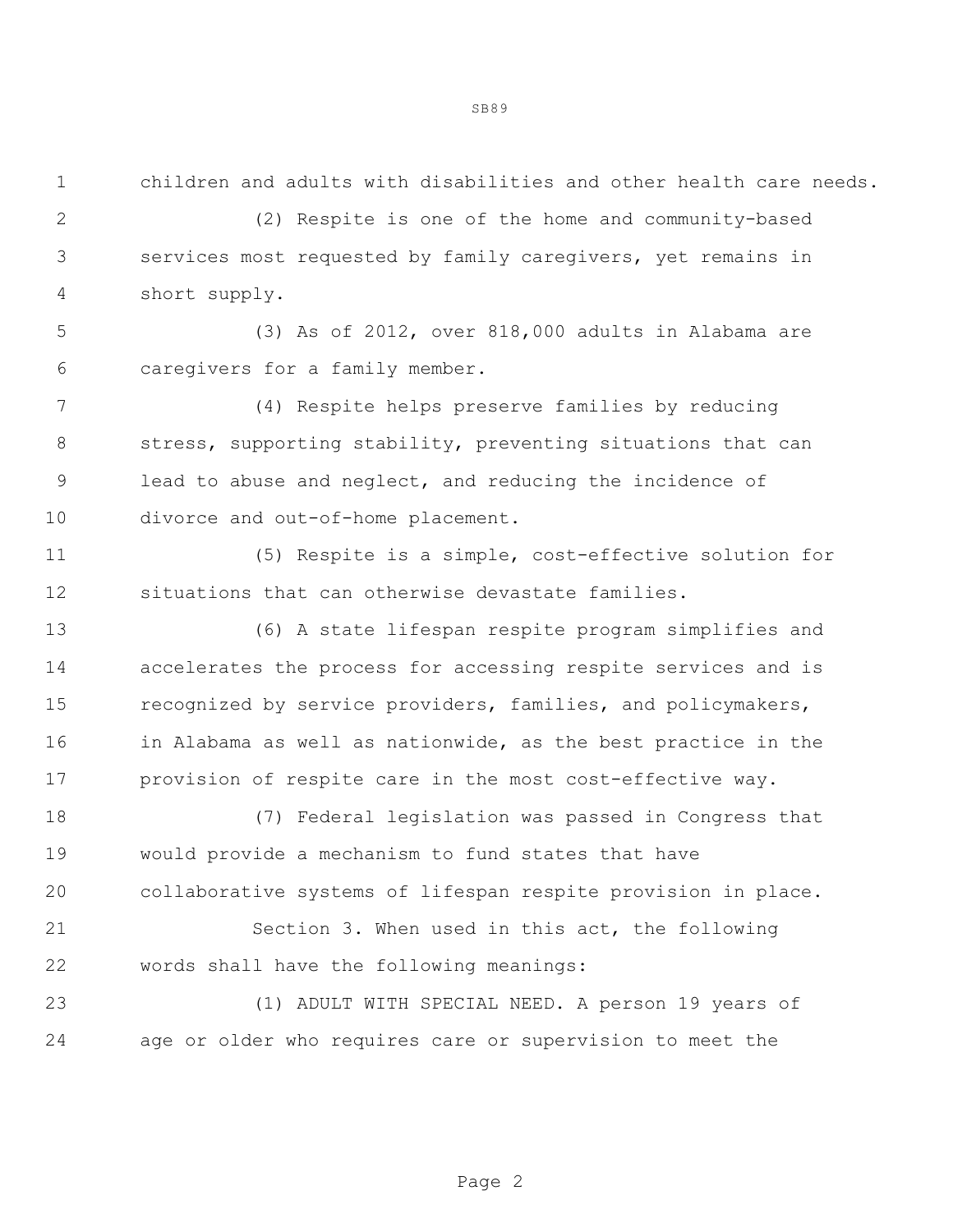person's basic needs or prevent physical self-injury or injury to others, or avoid placement in an institutional facility.

 (2) AGING AND DISABILITY RESOURCE CENTER. An entity that provides a coordinated system for providing information on long-term care programs and options, personal counseling, and consumer access to publicly support long-term care programs.

 (3) CHILD WITH SPECIAL NEED. A person under age 19 who requires care or supervision beyond that required for children generally to meet the child's basic needs or prevent physical injury to self or others.

 (4) ELIGIBLE STATE AGENCY. A state agency that administers the Older Americans Act or the state's Medicaid program or one designated by the Governor, and is an aging and disability resource center working in collaboration with a state respite coalition or organization.

 (5) FAMILY CAREGIVER. Family members, foster 18 parents, or other adults providing ongoing unpaid care for an adult or child with special needs.

 (6) LIFESPAN RESPITE CARE. Coordinated systems of accessible, community-based respite care services for family caregivers of children or adults with special needs.

 (7) RESPITE. Planned or emergency care provided to a child or adult with a special need in order to provide

Page 3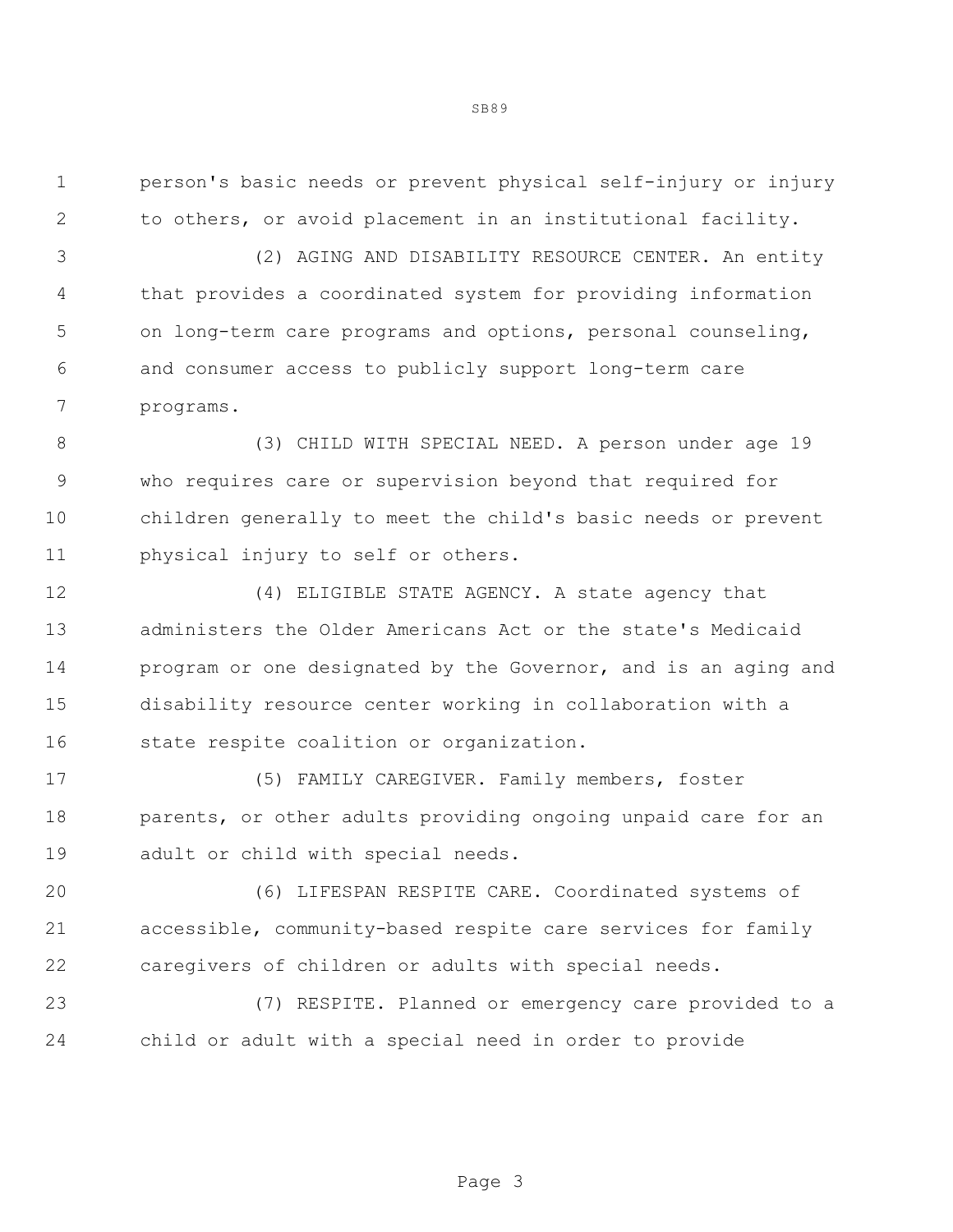temporary relief to the family caregiver of that child or adult.

 (8) RESPITE PROVIDER. An individual who provides a temporary break or period of relief to family caregivers.

 (9) SPECIAL NEED. A disability or chronic illness as defined in Public Law 109-442.

 (10) STAKEHOLDER. A person, group, organization, or system that affects or can be affected by an organization's actions.

 Section 4. There is created the Alabama Lifespan Respite Resource Network as the statewide entity that shall do the following:

 (1) Address issues relating to respite care in our state.

 (2) Maintain a statewide system that facilitates the 16 availability and use of high quality, cost-effective lifespan respite services that provide caregivers the break they need from caring for a loved one with disability or chronic illness.

 (3) Develop and coordinate the Alabama Lifespan Respite Coalition.

 (4) Work in collaboration with the eligible state agency and the Governor's Office to access funding through the federal Lifespan Respite Care Act of 2006 (PL109-442).

(5) Identify statewide respite care providers.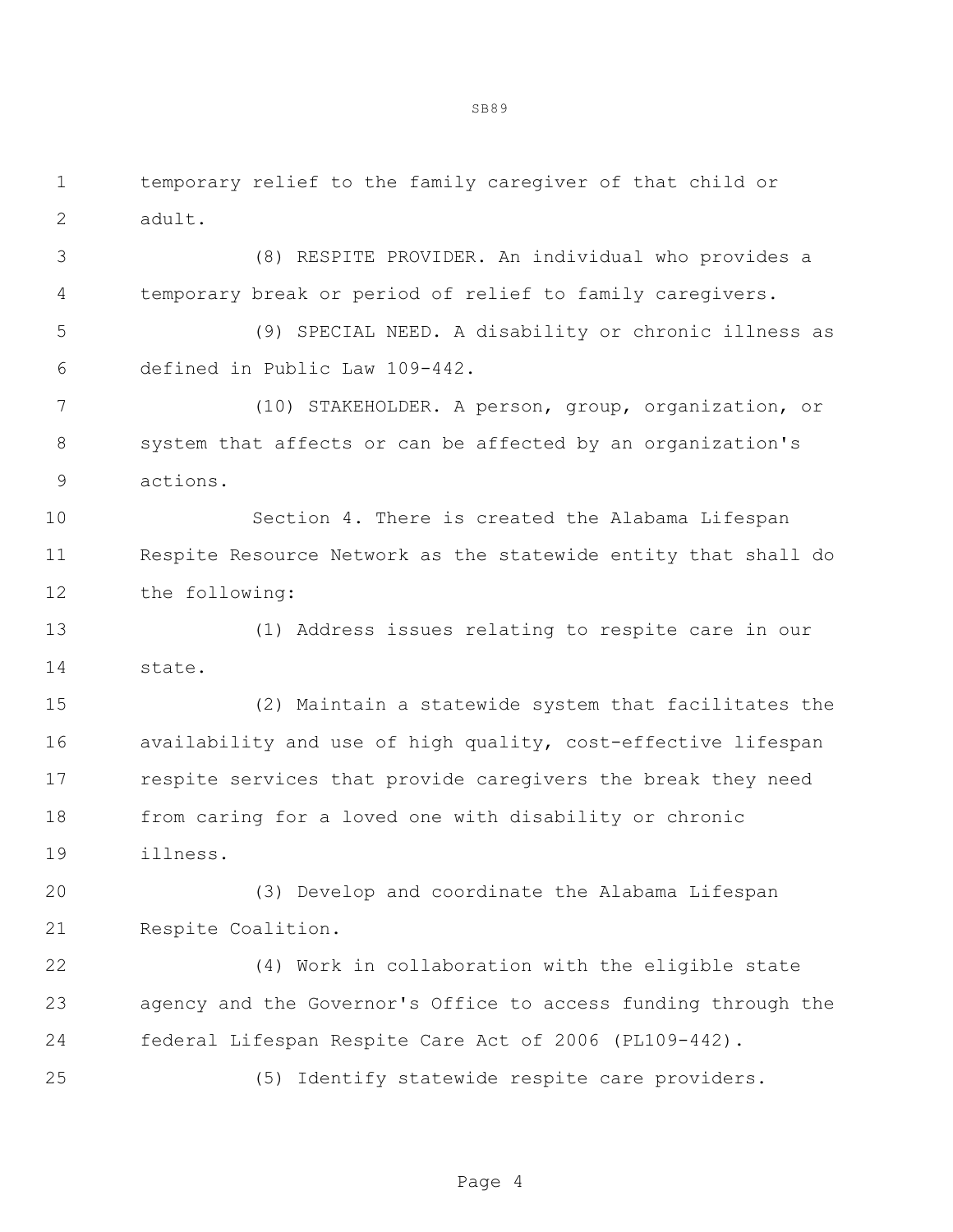| $\mathbf 1$    | (6) Maintain a directory of respite services in                |
|----------------|----------------------------------------------------------------|
| $\mathbf{2}$   | Alabama and link family caregivers with respite care providers |
| 3              | and other types of respite-related programs.                   |
| $\overline{4}$ | (7) Provide technical assistance to community-based            |
| 5              | organizations and other entities that wish to develop a        |
| 6              | respite care program.                                          |
| 7              | (8) Provide voucher respite funding to eligible                |
| 8              | primary caregivers as funds are available.                     |
| $\mathsf 9$    | (9) Provide information and referral services.                 |
| 10             | (10) Provide an easy to access and/or interactive              |
| 11             | information avenue, such as a toll-free number or              |
| 12             | informational website like www.alabamarespite.org, to share    |
| 13             | current news about respite including new resources, training   |
| 14             | opportunities, and information for caregivers.                 |
| 15             | (11) Offer family caregiver training through                   |
| 16             | partnership with other agencies or other organizations or      |
| 17             | advocacy groups.                                               |
| 18             | Section 5. (a) There is created the Alabama Lifespan           |
| 19             | Respite Coalition composed of members who shall be culturally, |
| 20             | economically, and geographically diverse and representative of |
| 21             | the state demographics and appointed by the Governor or his or |
| 22             | her designee. The membership may include, but is not limited   |
| 23             | to, the following:                                             |
|                |                                                                |

 (1) The Chair of the House Ways and Means Committee on Education.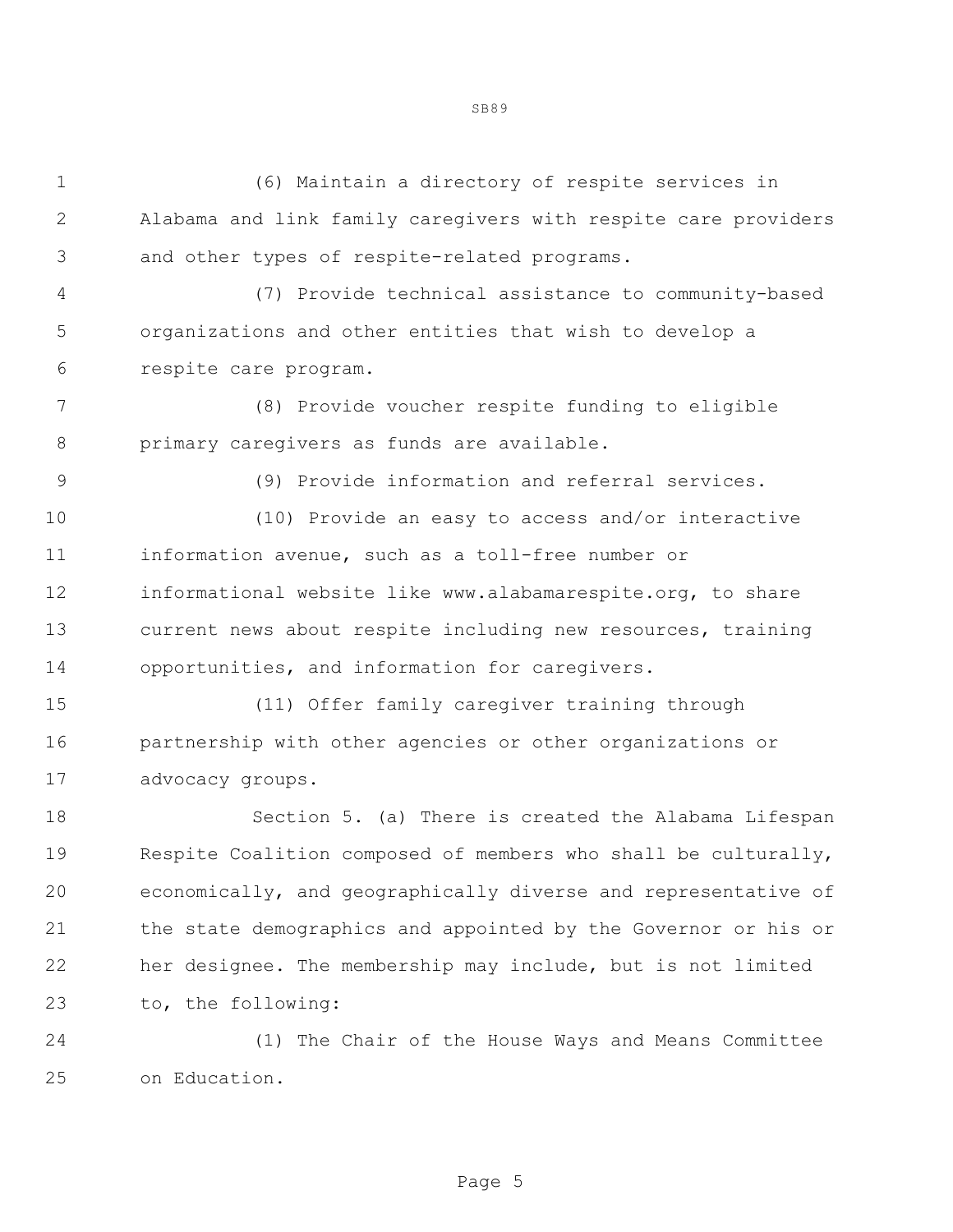| $\mathbf 1$    | (2) The Chair of the Senate Judiciary Committee.     |
|----------------|------------------------------------------------------|
| $\mathbf{2}$   | (3) The Chair of the House of Representatives Health |
| $\mathfrak{Z}$ | Committee.                                           |
| 4              | (4) The Chair of the Senate Health Committee         |
| 5              | (5) A member from the Governor's Office on           |
| 6              | Disability.                                          |
| 7              | (6) A member from the Department of Senior Services. |
| $\,8\,$        | (7) A member from the Department of Medicaid.        |
| $\mathsf 9$    | (8) A member from the Department of Rehabilitation   |
| 10             | Services.                                            |
| 11             | (9) A member from the Department of Human Resources. |
| 12             | (10) A member from the Alabama Health Department.    |
| 13             | (11) A member from the Department of Child Abuse and |
| 14             | Neglect Prevention.                                  |
| 15             | (12) A member from the Department of Mental Health.  |
| 16             | (13) A member from the Alabama Council for           |
| 17             | Developmental Disabilities.                          |
| 18             | (14) A representative from a United Cerebral Palsy   |
| 19             | affiliate in Alabama.                                |
| 20             | (15) A representative from a statewide advocacy or   |
| 21             | support group.                                       |
| 22             | (16) A representative from a community respite       |
| 23             | initiative or program.                               |
| 24             | (17) A representative from a collaborative training  |
| 25             | partner.                                             |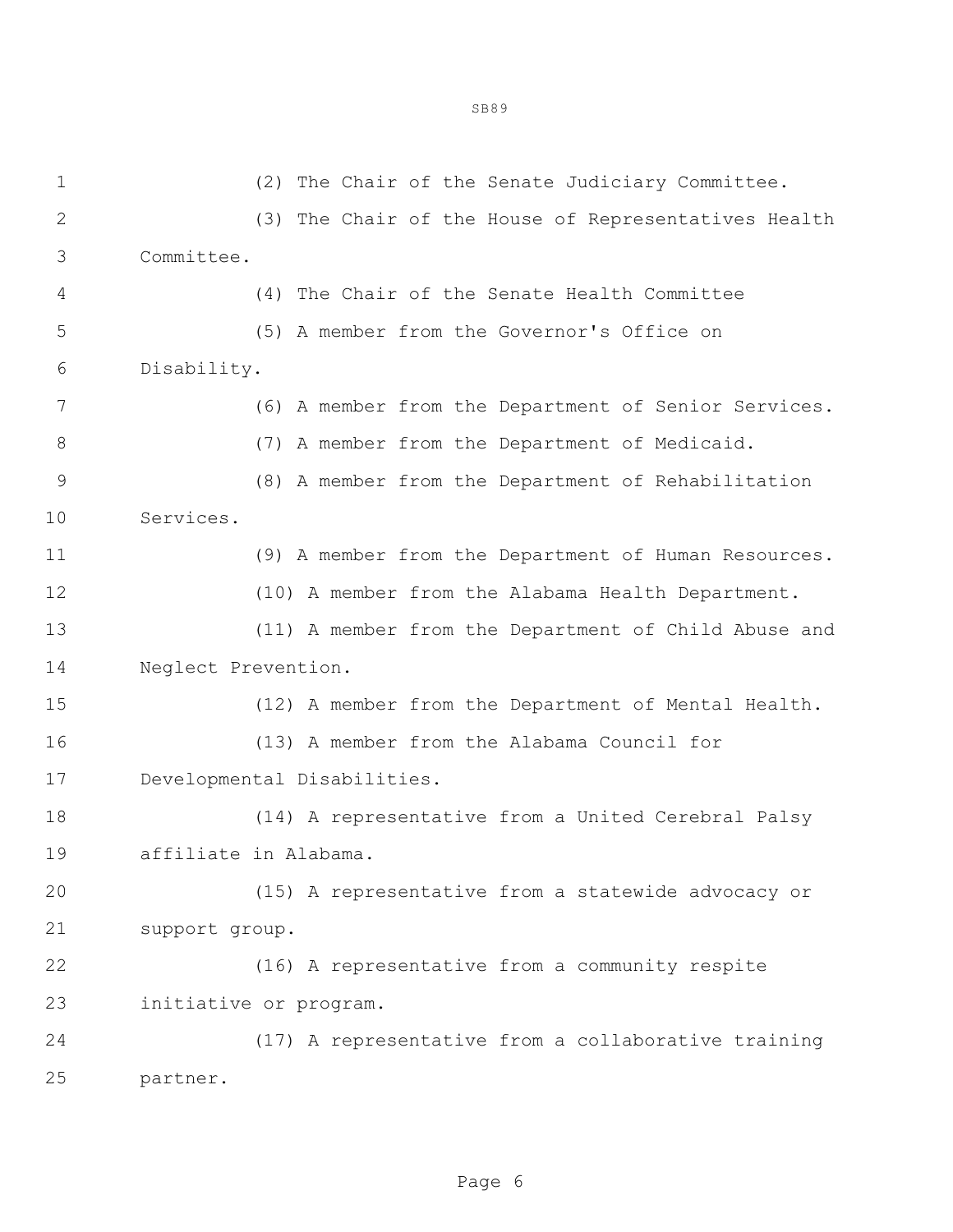(18) Two family caregivers representing diverse special needs populations.

SB89

(19) Two respite care providers.

 (20) A representative from the Autism Society of Alabama.

 (21) A representative from the Alabama Hospice Organization.

 (22) A representative from the American Association of Retired Persons (AARP).

 (b) The members of the coalition shall meet at least twice a year, and at such other times as the chair of the coalition deems appropriate. Members shall serve without compensation. A chair of the coalition shall be elected by the membership at the first meeting of the coalition. Members shall be appointed for three-year terms and may be eligible to succeed themselves for one additional term. Members shall be appointed to the coalition within 30 days of the effective date of this act. Any member who fails to attend three consecutive meetings or at least one-half of all coalition meetings held during the calendar year shall be deemed to have resigned. Vacant positions shall be filled for any expired 22 term by the respective appointing authorities.

 (c) The coalition shall have the following responsibilities: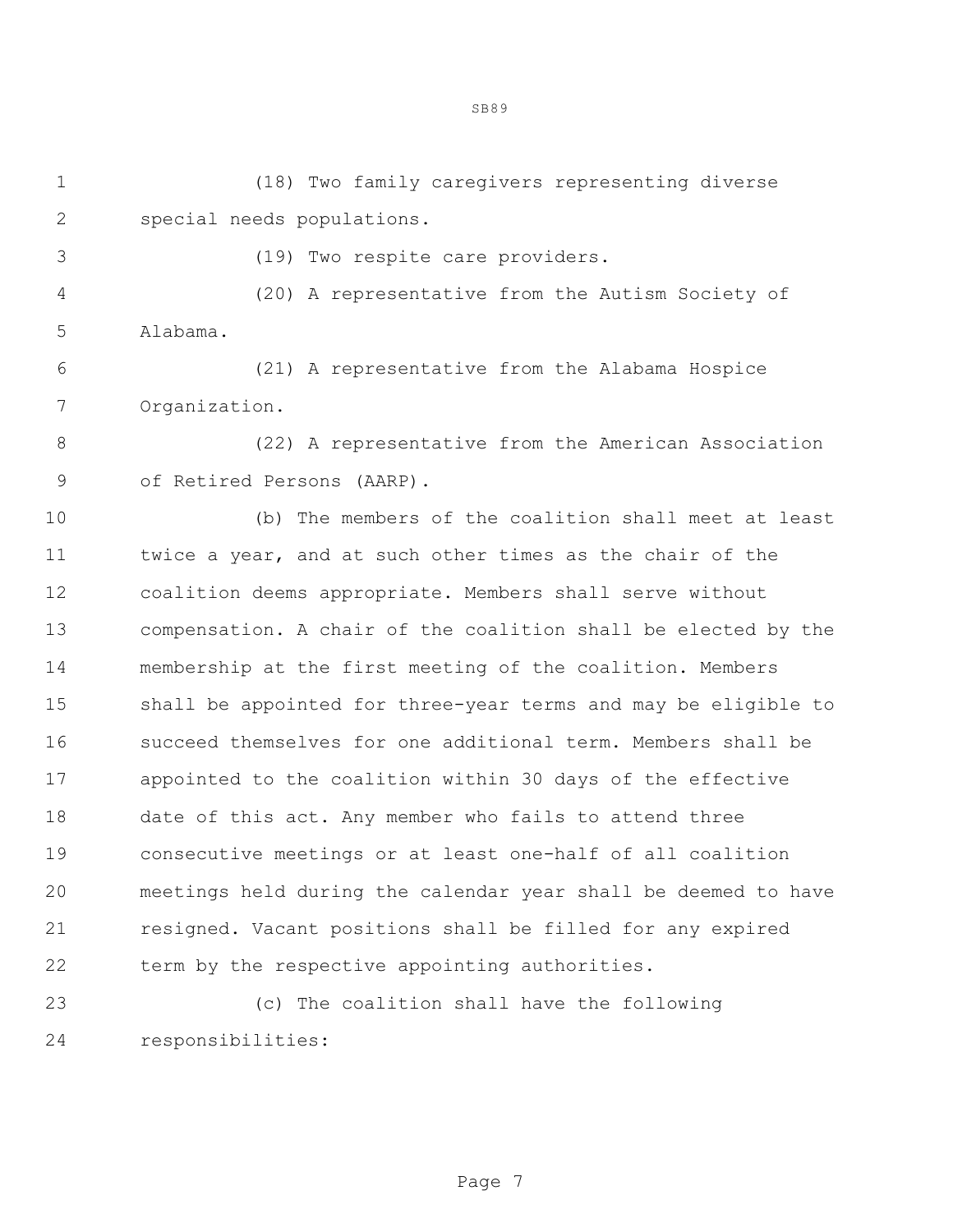(1) Build partnerships and coordinate respite care efforts statewide, and prepare Alabama to compete for federal funding as the Lifespan Respite Act is funded. (2) Provide public awareness about respite to the citizens of Alabama. (3) Identify, coordinate, and develop community/funding resources for respite services. (4) Build local partnerships and collaborations regarding respite services. Section 6. (a) The Alabama Lifespan Respite Resource Network shall be designated as the entity to facilitate a minimum of two meetings per year for the Alabama Lifespan Respite Coalition and to coordinate activities and initiatives of the coalition and that the Alabama Lifespan Respite Coalition shall be the statewide respite coalition referred to 16 in the Federal Lifespan Respite Care Act of 2006 (PL109-442). Alabama Respite will work in coordination with the eligible 18 state agency, as mandated by the act, to develop a Memorandum of Agreement with the eligible state agency in order to allow Alabama to compete for federal funding.

 (b) Should funding be obtained through the act, the coalition will support Alabama Respite's efforts to actively develop and continue respite-related services with funds utilized for the following mandated purposes:

Page 8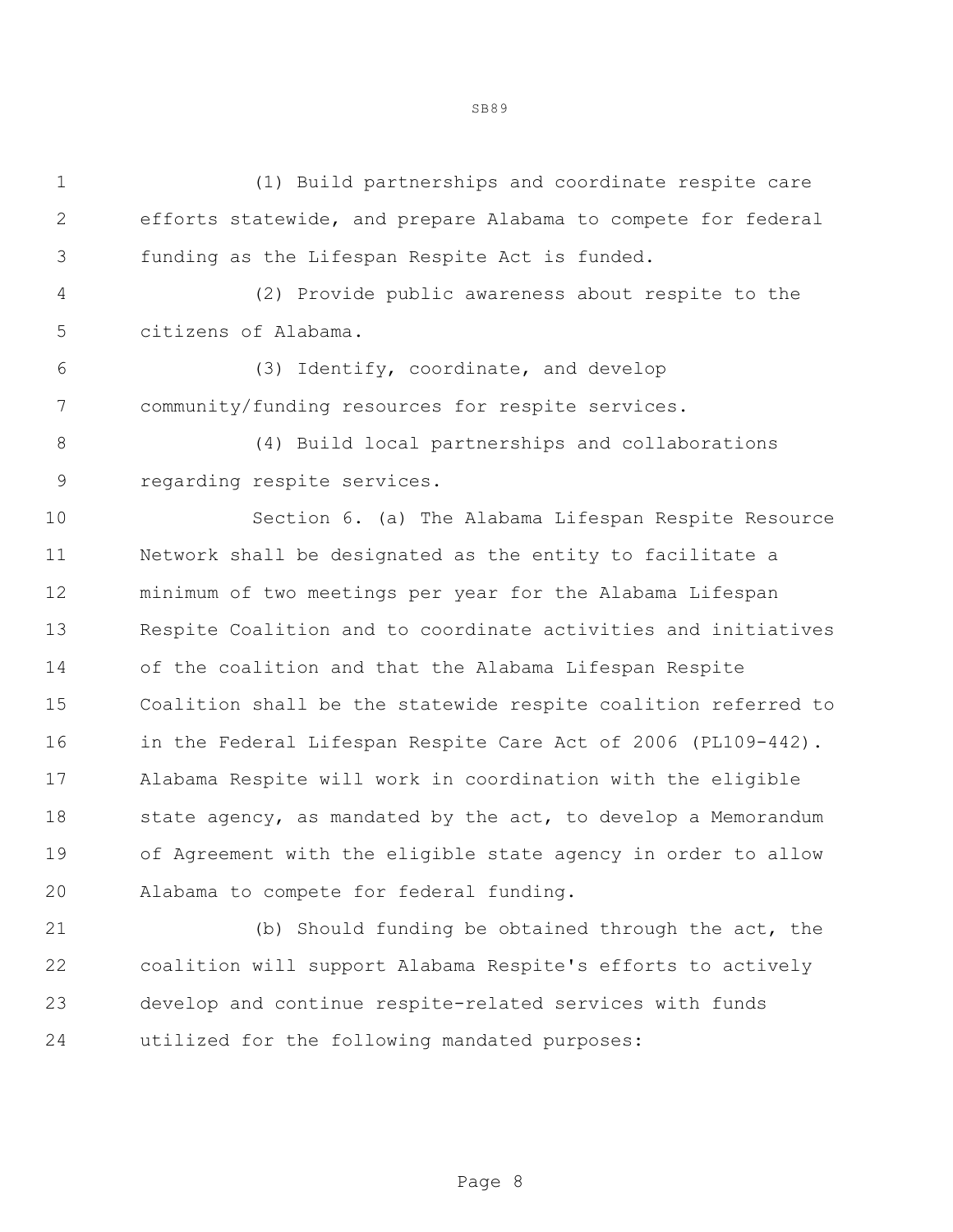(1) Development or enhancement of lifespan respite programs at state and local levels. (2) Direct respite care services for family caregivers caring for children or adults. (3) Respite worker and volunteer training and recruitment. (4) Provision of information to caregivers about available respite services. (5) Assistance to caregivers in gaining access to such services. Optional uses of the funds may include: (1) Training programs for Alabama's family caregivers to assist them in making informed decisions about respite care services. (2) Other services essential to the provision of respite care as specified in the proposal process. (3) Training and education for new caregivers. Section 7. This act shall become effective on the first day of the third month following its passage and approval by the Governor, or its otherwise becoming law.